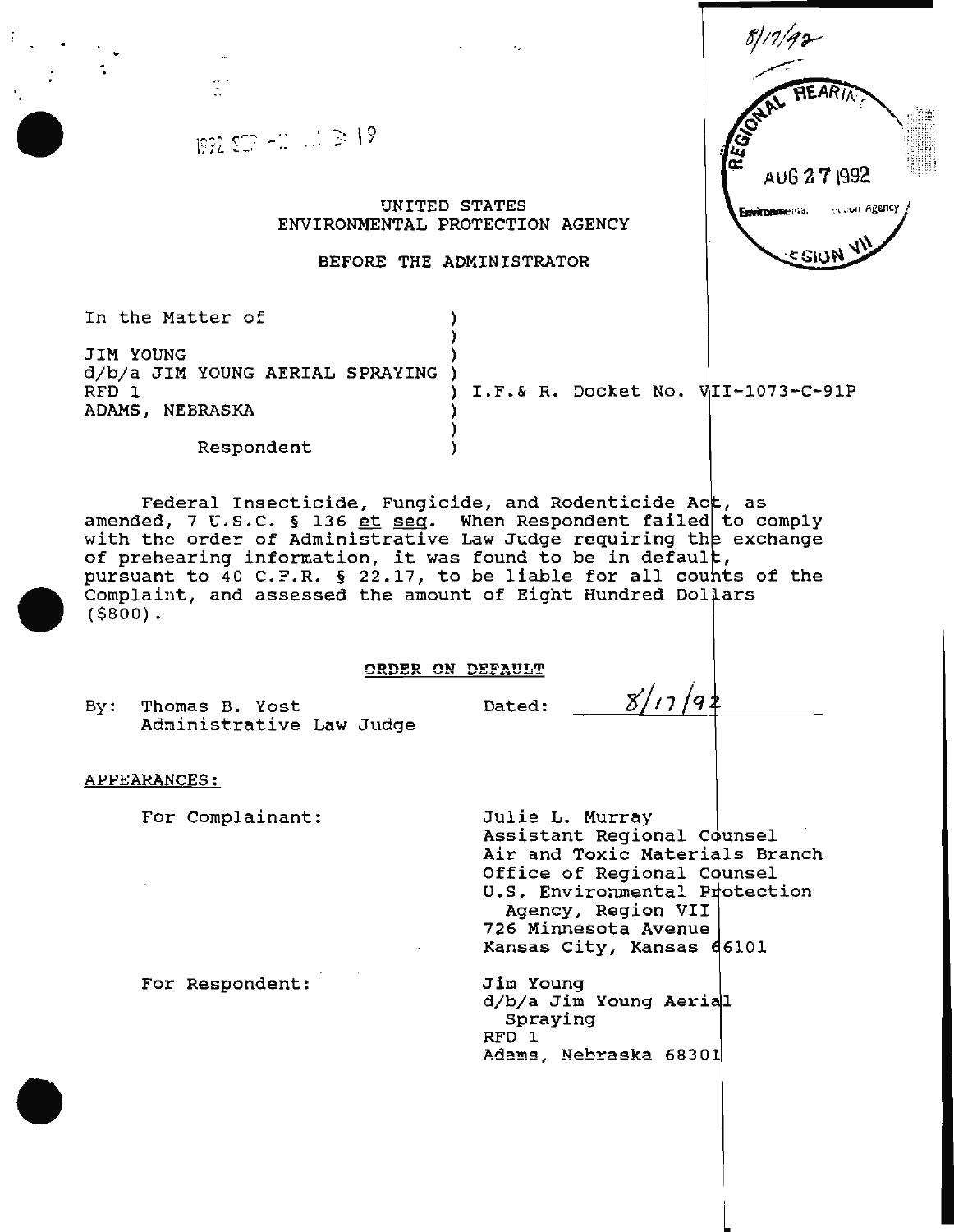#### INTRODUCTION

This civil proceeding for the assessment of a penalty was initiated by the U.S. Environmental Protection Agency (Complainant) pursuant to Section 14(a) of the Federal Insecticide, Fungicide and Rodenticide Act, as amended, ' (FIFRA), 7 U.S.C. § 1361, by issuance of a Complaint on November 30, 1990, charging Jim Young d/b/a Jim Young Aerial Spraying, (Re with certain violations of the FIFRA and regulations promulgated thereunder. On or about March 16, 1992, Respondent s letter which served as his answer to the Complaint. The answer, in substance, denied the allegations in the Complaint  $a$ nd claimed an inability to pay the penalty sought. The Complaint charges Respondent with use of a registered pesticide in a man inconsistent with its labeling, in violation of Section **<sup>12</sup>(a) (2) (G) of** FIFRA, **7 u.s.c. Section 136j (a)** (2) **(G).**  Complaint proposed a civil penalty in the amount of Ni Dollars (\$900), which the Complainant adjusted to Eight  $\big|$ Hundred Dollars (\$800) based on the Respondent's submission of financial information. A civil penalty in the amount of Eight Dollars (\$800) is now sought.

#### FINDINGS OF FACT

Respondent is Jim Young d/b/a Jim Young located at RFD 1, Adams, Nebraska 68301. On or about Ma $\flat$  11, 1990, Respondent aerially applied CORNBELT 2,4-D 6 LB VOL (EPA Registration Number 10107-40) to pasture land located in Section 14, Township 6-N, Range 8-E, Gage County, Nebraska. On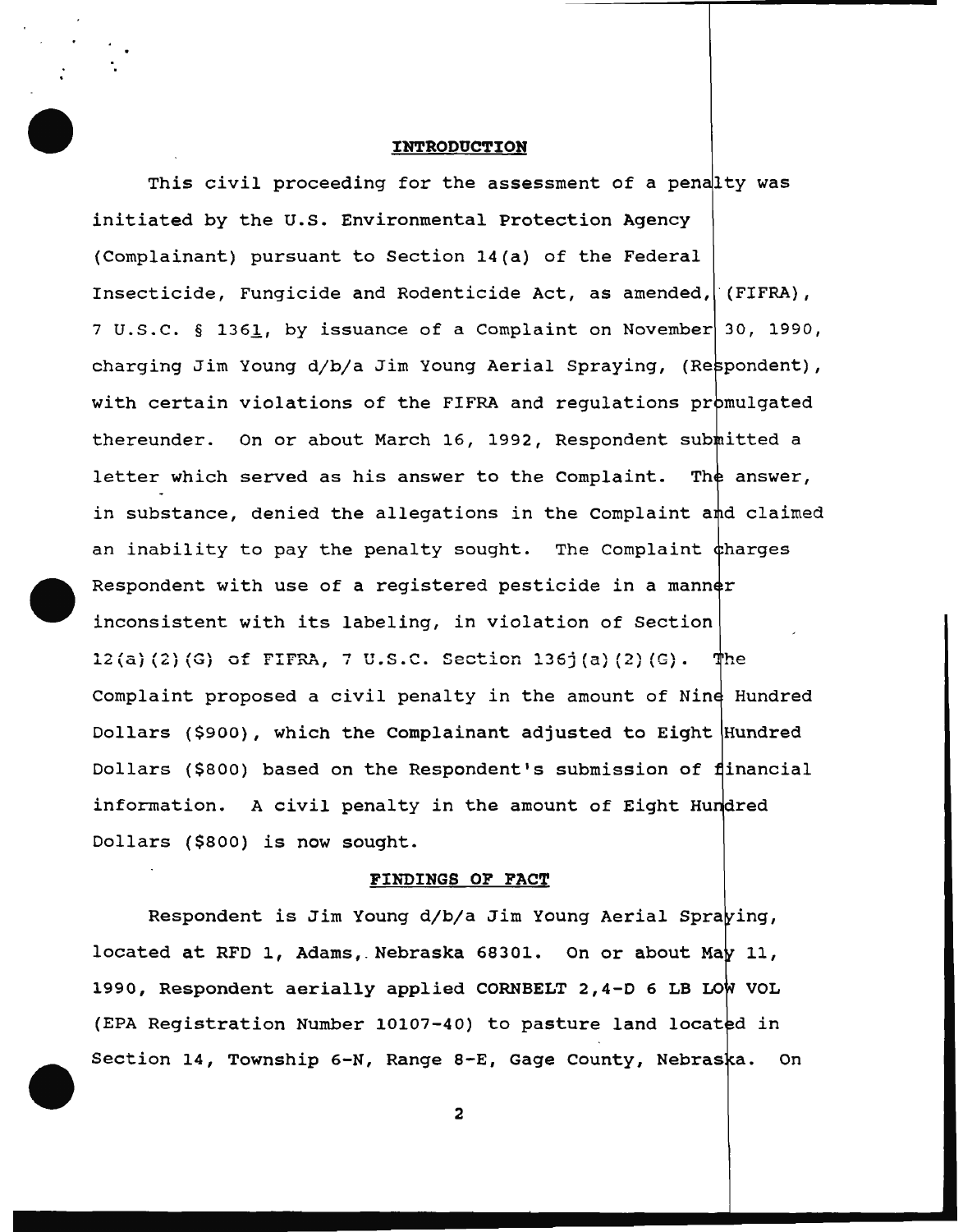or about May 23, 1990, Complainant conducted an inspection and obtained samples of foliage from the property of Donald L. Hale, which is located north of the application site. Laboratory analysis of these samples detected the following  $2,4-\nightharpoonup$  pesticide residues: foliage from an ash tree contained 1.1 milligrams per kilograms (mq/kg); foliage from a peach tree contained 1.3 mg/kg; foliage from a maple tree contained 4.5 mg/kg; and fol $^{\dagger}_{\vphantom{1}}$ iage from a black walnut tree contained 0.83 mg/kg.

During the inspection, Complainant also obtained from Respondent documentation regarding the May 11, 1990 application, which included photographs of the label of CORNBELT  $2, 4-D$  6 LB LOW VOL used in the application. The label of CORNBELT  $2,4-D$  6 LB LOW VOL states in part: "Applications by aircraft, ground rig and hand dispenser should be carried out only when there is no hazard from any spray drift. Do not apply in the vicinity of cotton, grapes, tomatoes, or other desirable 2,4-D sus crop or ornamental vegetation. Do not spray when wind is blowing towards susceptible crops or ornamental plants." The May 23, 1990, inspection disclosed that Respondent's use of CORNBELT 2,4-D 6 LB LOW VOL was inconsistent with the label directions in that the pesticide was applied in a manner which allowed it to drift onto susceptible ornamental vegetation in a non-target area. \_ \_ \_ \_ \_ \_ \_ \_ \_ \_ \_ \_ \_ \_

Following the issuance of the Complaint, the matter was assigned to the undersigned Administrative Law Judge  $(A \nI J)$  on March 23, 1992. By order dated March 24, 1992, the parties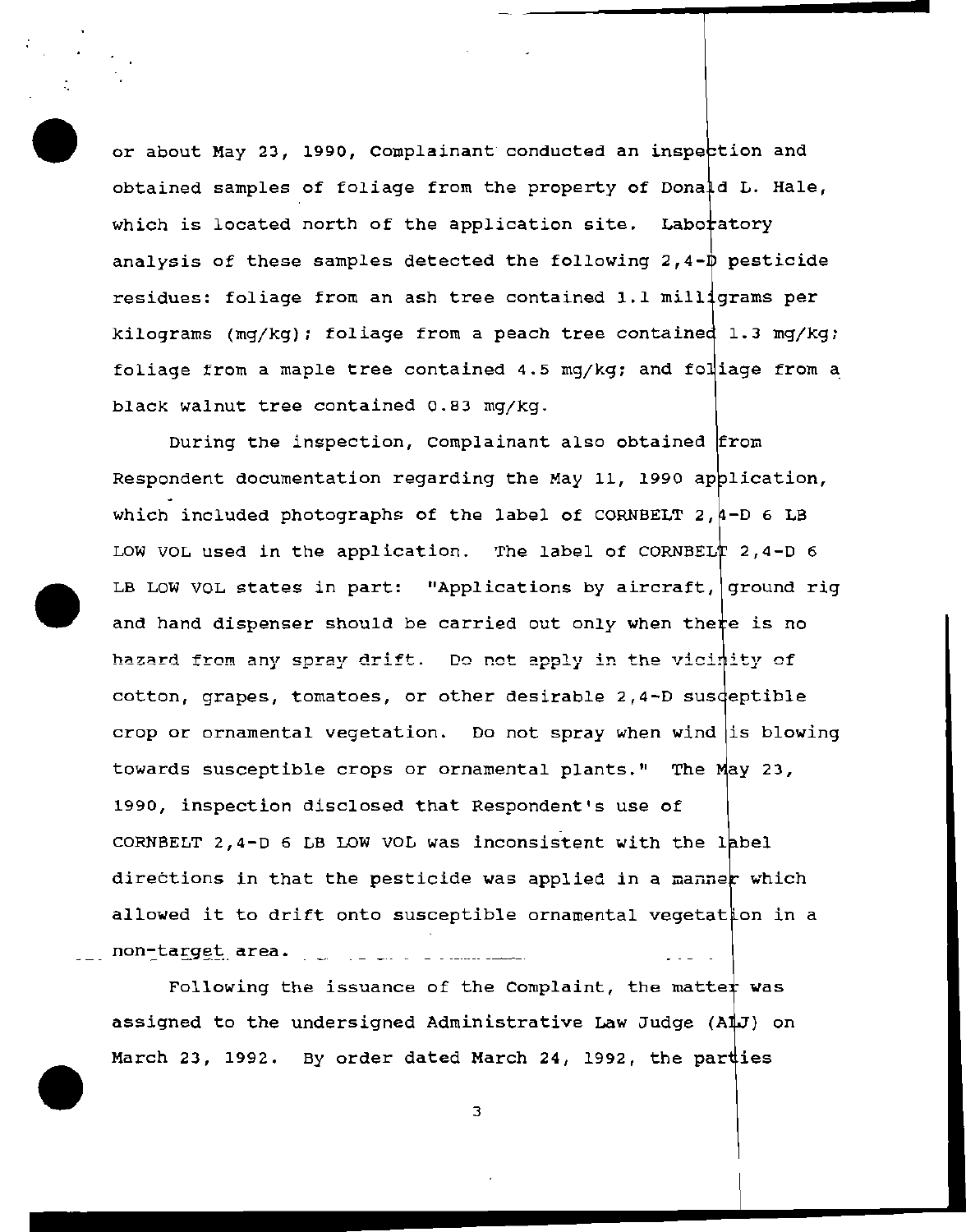failing settlement, were directed to exchange certain prehearing information consisting of witness lists, documentary  $\frac{1}{2}$  evidence and arguments supporting their respective cases no later 28, 1992. The ALJ received a timely filing of Complainant's prehearing exchange. Respondent failed to submit its  $\rho$ rehearing exchange by the April 28, 1992, deadline, and Respondent remains silent to this day. Complainant has filed a Motion for Default Order herein.

## PROPOSED CIVIL PENALTY

Section 14(a) (2) of FIFRA provides for the assessment of a civil penalty of not more than One Thousand Dollars (\$1,000) for each violation against any "for hire" applicator who violates any provision of said Act, subsequent to receiving a Warning or a citation for a prior violation. Respondent received a citation for a prior FIFRA violation in a Complaint issued on June 29, 1988 for a proposed civil penalty of Five Hundred Dollars (\$500). Respondent paid a Three Hundred Dollar (\$300) penalty in accordance with a Consent Agreement and Cons filed December 28, 1988. Complainant now seeks a civil penalty in the amount of Eight Hundred Dollars (\$800) against Respondent.

The proposed civil penalty was calculated in accor $\dfrac{1}{4}$ ance with the Environmental Protection Agency's July 2, 1990 Enfo Response Policy for the Federal Insecticide, Fungicide, and Rodenticide Act (FIFRA). Complainant originally sought a civil penalty in the amount of Nine Hundred Dollars (\$900) based on the determination that Respondent's size of business placed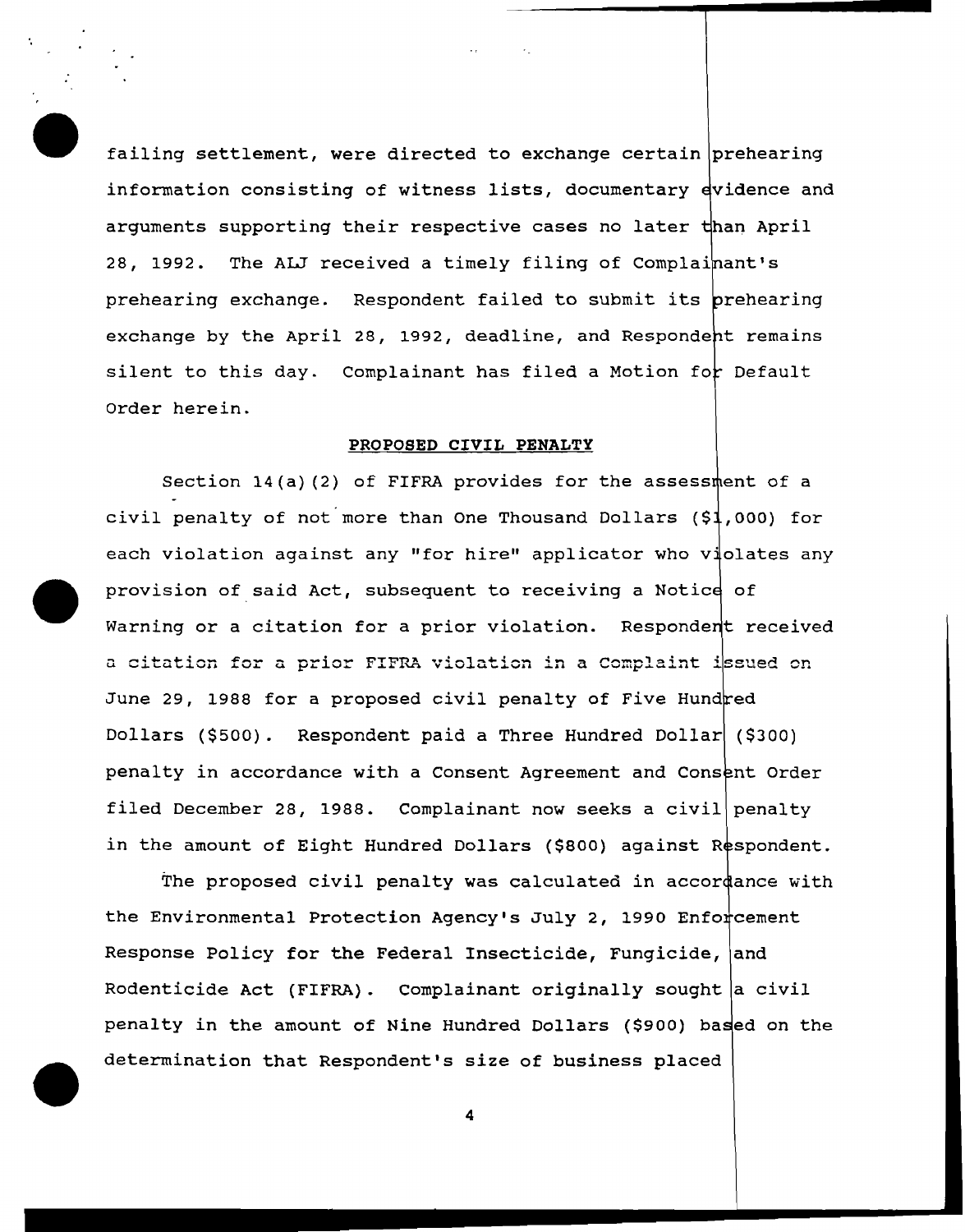Respondent in Category I. Respondent has provided financial information which indicates Respondent's of business as having gross annual sales of between Fifty Thousand Dollars (\$50,000) and Two Hundred Thousand Dollars (\$2 year. This would place Respondent in Category II for purposes of this penalty calculation. complainant has the penalty accordingly and now seeks a civil penalty i<mark>n the</mark> amount of Eight Hundred Dollars (\$800) against Respondent.

The Complaint at issue in this matter alleges Resp $adent$ used the registered pesticide in a manner which was inconsistent with its labeling, in violation of Section 12(a)(2)(G)  $pf$  FIFRA, 7 U.S.C. Section 136j(a)(2)(G). The proposed civil penalty for this violation according to the July 2, 1990 Enforcement Response Policy for FIFRA, for a Category II Respondent, is Eight Hundred Dollars (\$800).

# CONCLUSIONS OF LAW

Pursuant to Section 14(a)(2) of FIFRA, 7 U.S.C.  $\S$  1361, Complainant has the authority to institute enforcement proceedings against "any private applicator or other included in paragraph (1) who violates any provision of this subchapter subsequent to receiving a written warning from the Administrator or following a citation for a prior violat $\mid$ ion . " Respondent received a citation for a prior FIFRA vio $\tt l$ ation in a Complaint issued on June 29, 1988 for a proposed civil penalty of Five Hundred Dollars (\$500). Respondent paid a \$300 penalty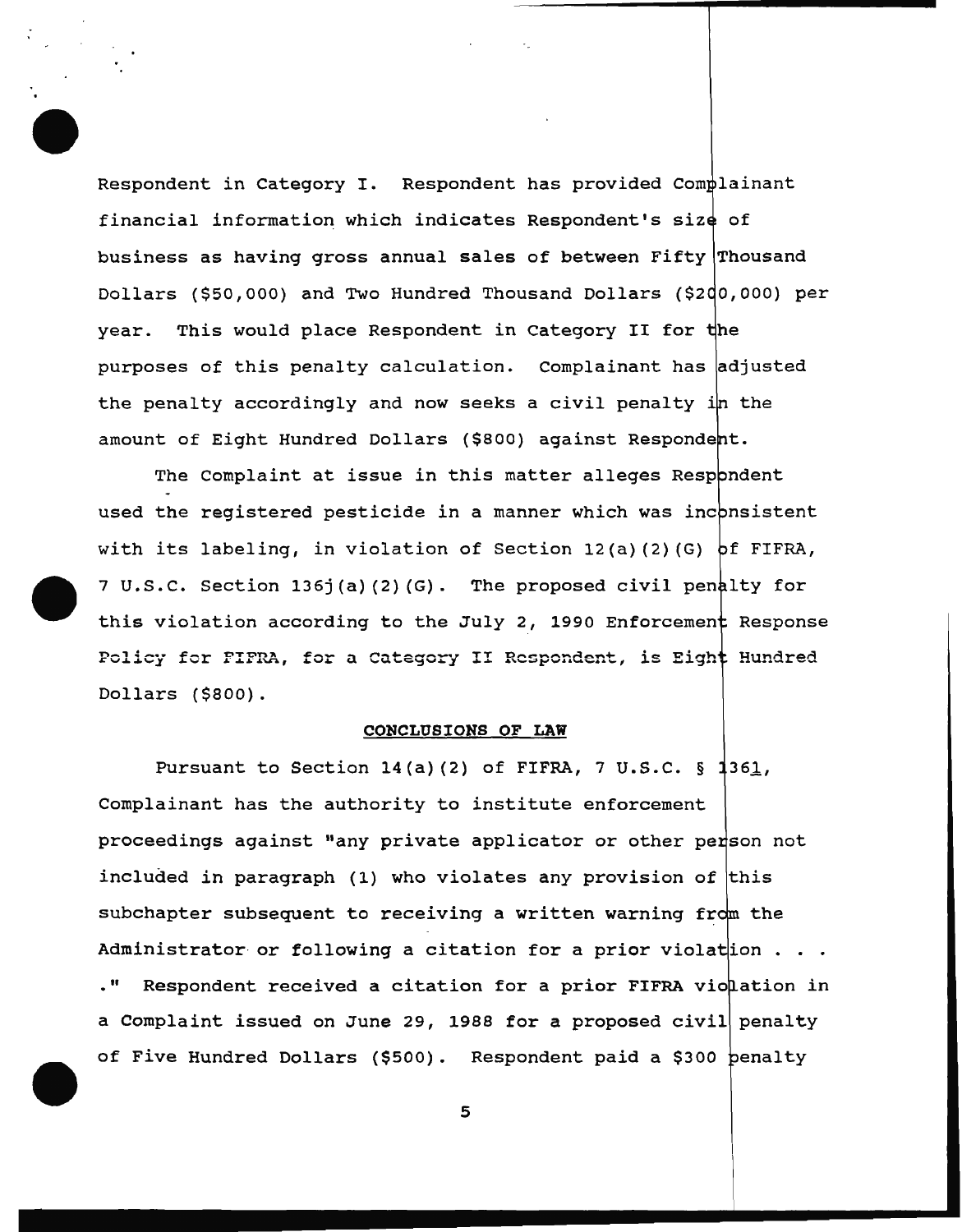in accordance with a Consent Agreement and Consent Order filed December 28, 1988.

FIFRA states that "it shall be unlawful for any person to use any registered pesticide in a manner inconsistent with its labeling" under Section 12(a)(2)(G) of FIFRA, 7 U.S.C. Section  $136j(a)$  (2) (G).

Respondent's answer to the Complaint did not raise any questions which could support a decision that Complainant has failed to establish a prima facie case, or justify the  $d$ ismissal of the Complaint. An examination of the prehearing exchange documents submitted by Complainant buttress the allegations in the Complaint that Respondent used the registered pesticide in a manner inconsistent with its labeling. Complainant has established a prima facie case to support the allegation in the complaint that Respondent violated Section 12(a) (2} (G) 7 u.s.c. Section 136j (a) (2) (G).

Respondent's failure to comply with the prehearing order amounts to a default and constitutes an admission by Respondent of all facts alleged in the Complaint and a waiver of its right to a hearing regarding these factual allegations. 40 C. $_{\rm F.R.}$  § 22.17(a). Upon a finding of default, the Presiding Officer shall issue a default order against the defaulting party.  $40$   $4.$  F.R. §  $22.17(b)$ .

## ULTIMATE CONCLUSION

It is concluded that Respondent is in violation of Section 12 (a) (2) (G) of FIFRA, 7 u.s.c. Section 136j (a) (2) {G).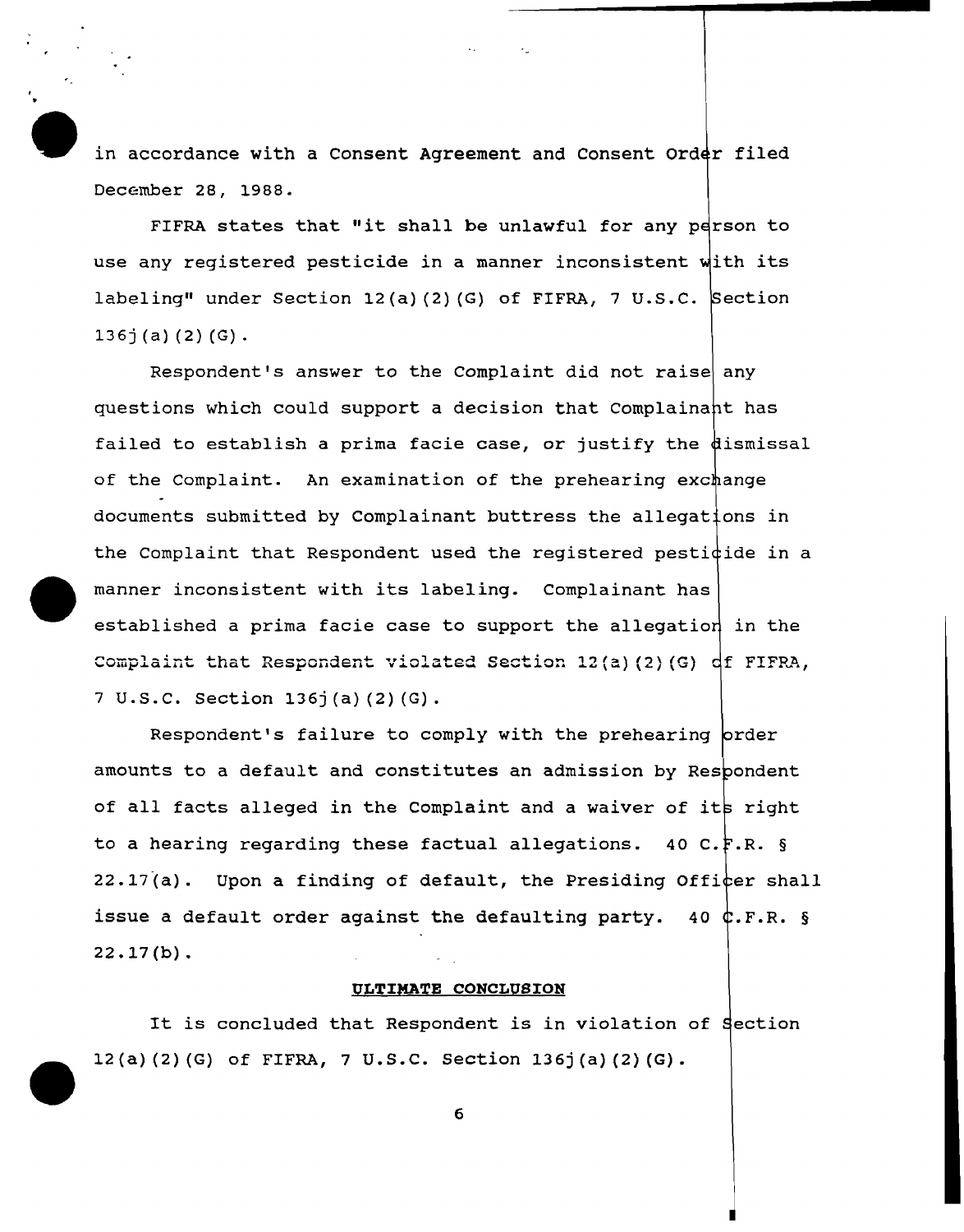## **ORDER<sup>1</sup>**

IT IS ORDERED, pursuant to Section 14(a) of FIFRA, 7 U.S.C.  $§$  1361, that:

1. Respondent, Jim Young d/b/a Jim Young Aerial be assessed a civil penalty of \$800;

2. Payment of the full amount of the penalty assessed shall be made by forwarding a cashier's or certified check, payable to the Treasurer of the United States of America, to the following address within sixty (60) days of the entry of this decision and order:

Mellon Bank EPA - Region VII Regional Hearing Clerk P.O. 360748M Pittsburgh, PA 15251

 $8/p/q$ 

3. Failure upon the part of the Respondent to pay the penalty within the prescribed time frame after entry of the final order shall result in the assessment of interest on the civil penalty. 31 u.s.c. § 3717; 4 C.P.R. § 102.13.

Thomas B. Yost

Administrative Law Judge

Dated:

<sup>1</sup> Pursuant to 40 C.F.R. § 22.17(b), this order on default Pursuant to 40 C.F.R. 3 22.17(b), this order on default<br>constitutes the Initial Decision in this matter. Unless an appeal constitutes the filtial becision in this matter. Onless an appear<br>is taken pursuant to 40 C.F.R. § 22.30, or the Administrator elects Is taken pursuant to 40 C.F.R. 3 22.50, or the Administratur elects<br>to review this decision on his own motion, the Initial Decision shall become the final order of the Administrator. 40 C.F.R.  $§ 22.27(c)$ .

ستنا فللمناصل والمنادر المناصب والتناول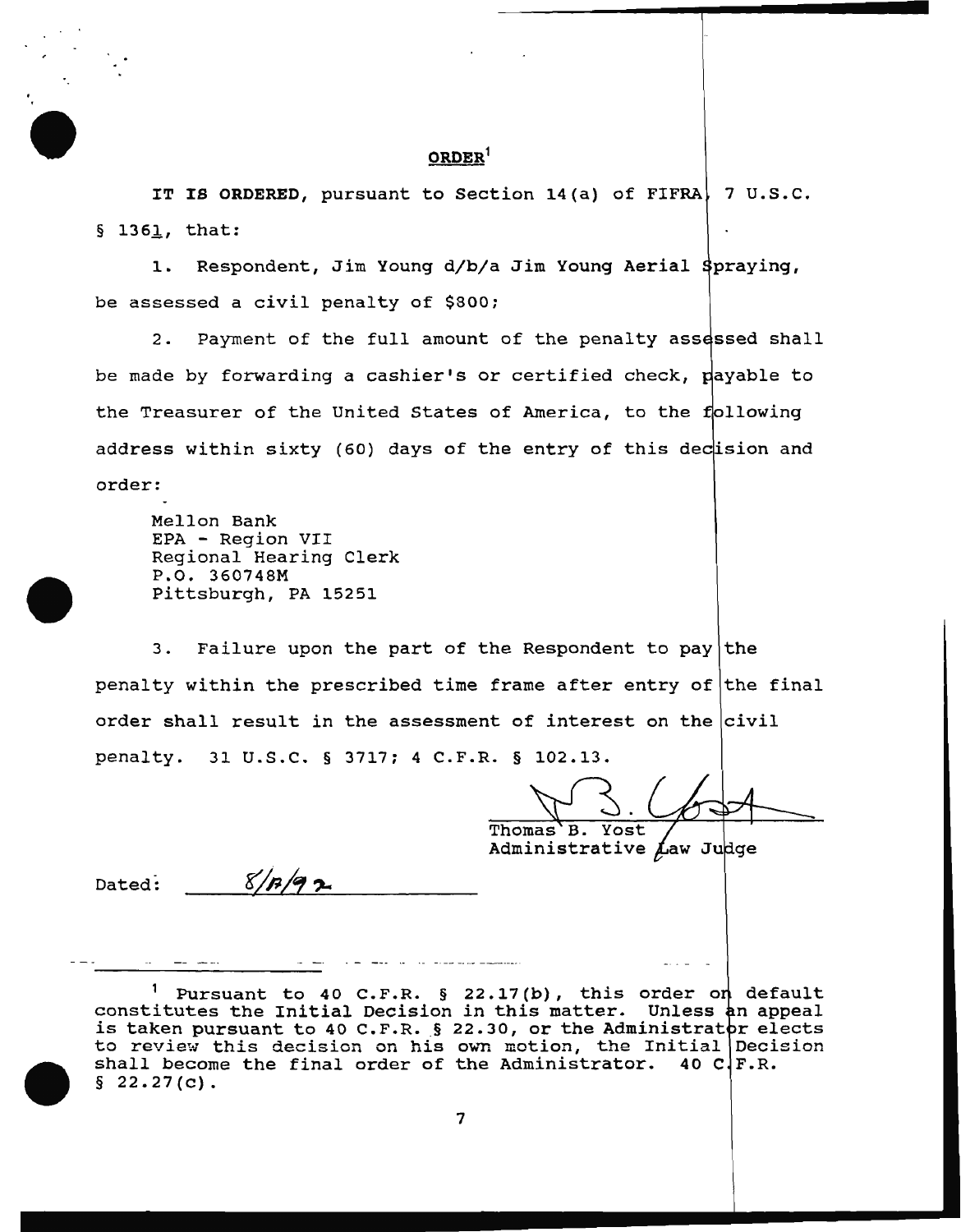## CERTIFICATION OF SERVICE

I hereby certify that, in accordance with 40 CFR  $\ S$  22.27(a), I have this date forwarded via certified mail, return-receipt requested, the Original of the foregoing ORDER ON DEFAULT of Honorable Thomas B. Yost, Administrative Law Judge, to Ms. Venessa R. Cobbs, Regional Hearing Clerk, United States Environmental Protection Agency, Region VII, 726 Minnesota Avenue,  $\frac{1}{\sqrt{2}}$ ansas City, Kansas 66101, and have referred said Regional Hearing Clerk to said Section which further provides that, after preparing and forwarding a copy of said ORDER ON DEFAULT to all parties, she shall forward the original, along with the record of the proceeding  $\text{to}:$ 

> Hearing Clerk (A-110) EPA Headquarters Washington, D.C. 20460

who shall forward a copy of said ORDER ON DEFAULT to the Administrator.

 $8/17/92$ Dated:

Ann **Rrown** 

Secretary, Hon. Thomas **H**. Yost